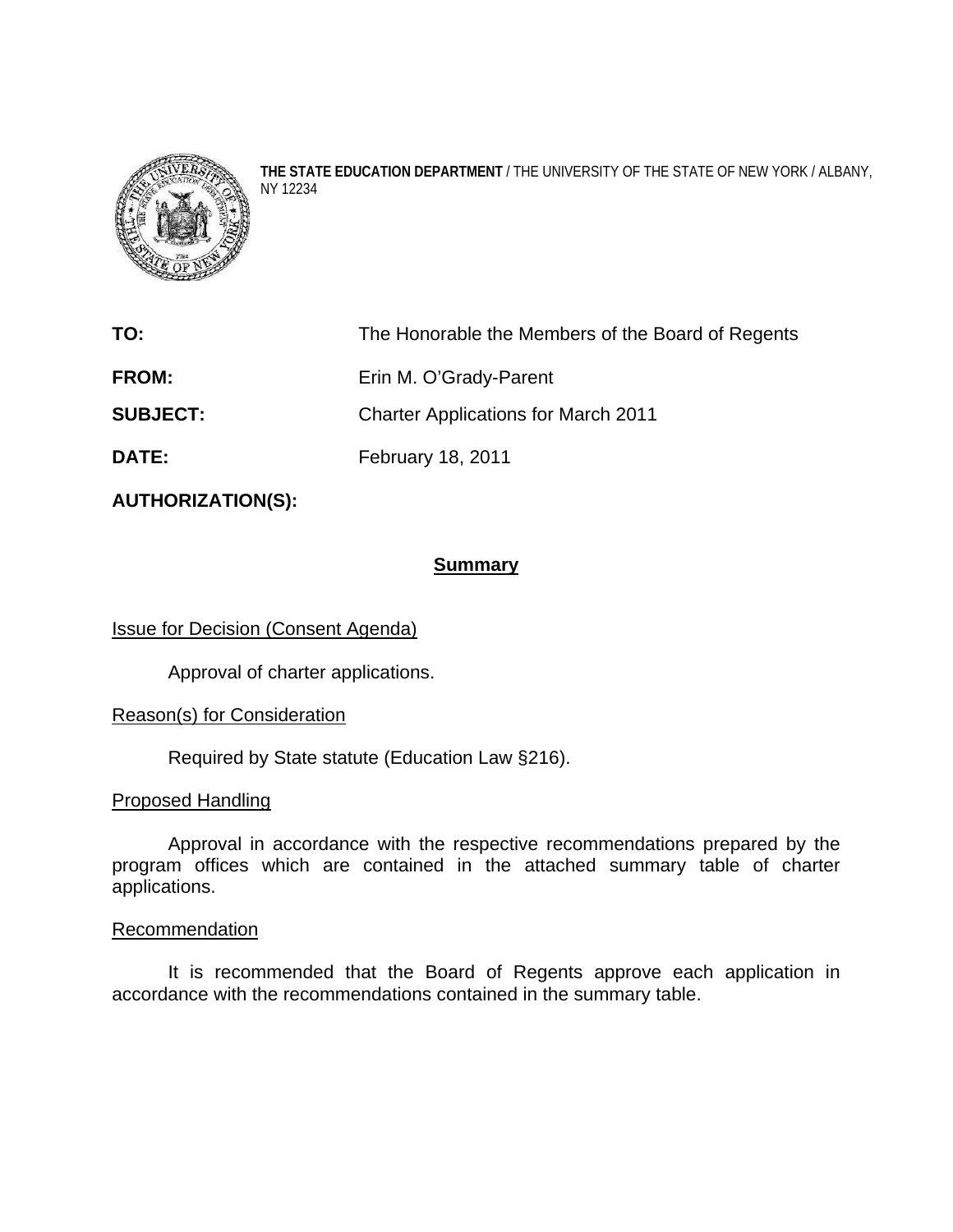# **Summary Table**

| <b>Name of Institution</b>                             | Program<br>Area | <b>County of</b><br><b>Location</b> | <b>Description of Charter Action(s)</b>                                                                                                                                                                                                                                               |
|--------------------------------------------------------|-----------------|-------------------------------------|---------------------------------------------------------------------------------------------------------------------------------------------------------------------------------------------------------------------------------------------------------------------------------------|
| <b>Bundy Museum of</b><br>History and Art              | <b>CE</b>       | <b>Broome</b>                       | Grant provisional charter for five<br>years.                                                                                                                                                                                                                                          |
| Fort Hunter Free<br>Library                            | <b>CE</b>       | Montgomery                          | Amend absolute charter to change<br>IRS language.                                                                                                                                                                                                                                     |
| Friends of the<br><b>Dunkirk Free Library</b>          | <b>CE</b>       | Chautauqua                          | Grant certificate of incorporation.                                                                                                                                                                                                                                                   |
| <b>New York Mills</b><br><b>Public Library</b>         | CE              | Oneida                              | Amend absolute charter to:<br>specify the number of trustees<br>to be not less than five nor<br>more than fifteen;<br>add IRS tax language;<br>designate Commissioner as<br>agent for service;<br>designate the service area as<br>coterminous with the Village of<br>New York Mills. |
| <b>RCS Community</b><br>Library                        | <b>CE</b>       | Albany                              | Amend absolute charter to change the<br>trustee term length from five years to<br>three years.                                                                                                                                                                                        |
| The Ridge Historical<br>Society                        | <b>CE</b>       | Westchester                         | Grant dissolution of provisional<br>charter.                                                                                                                                                                                                                                          |
| <b>The Roeliff Jansen</b><br><b>Historical Society</b> | <b>CE</b>       | Columbia                            | Grant absolute charter.                                                                                                                                                                                                                                                               |
| Abraham Joshua<br><b>Heschel School</b>                | $P-12$          | <b>New York</b>                     | Amend absolute charter to add IRS<br>language.                                                                                                                                                                                                                                        |
| Academy of the<br><b>Holy Names of New</b><br>York     | $P-12$          | Albany                              | Amend absolute charter to:<br>change corporate name to<br>"Academy of the Holy Names";<br>delete reference to the<br>corporation's location being in<br>the town of Bethlehem;<br>change the membership of the<br>corporation.                                                        |
| The International<br>School of Brooklyn                | $P-12$          | Kings                               | Amend provisional charter to change<br>corporate address to 477 Court Street,<br>Brooklyn, New York 11231.                                                                                                                                                                            |
| <b>Mountain Road</b><br>School                         | $P-12$          | Columbia                            | Amend provisional charter to add<br>grades six through eight and extend<br>for five years.                                                                                                                                                                                            |
| <b>Next Chapter</b>                                    | $P-12$          | <b>Bronx</b>                        | Grant provisional charter for three                                                                                                                                                                                                                                                   |